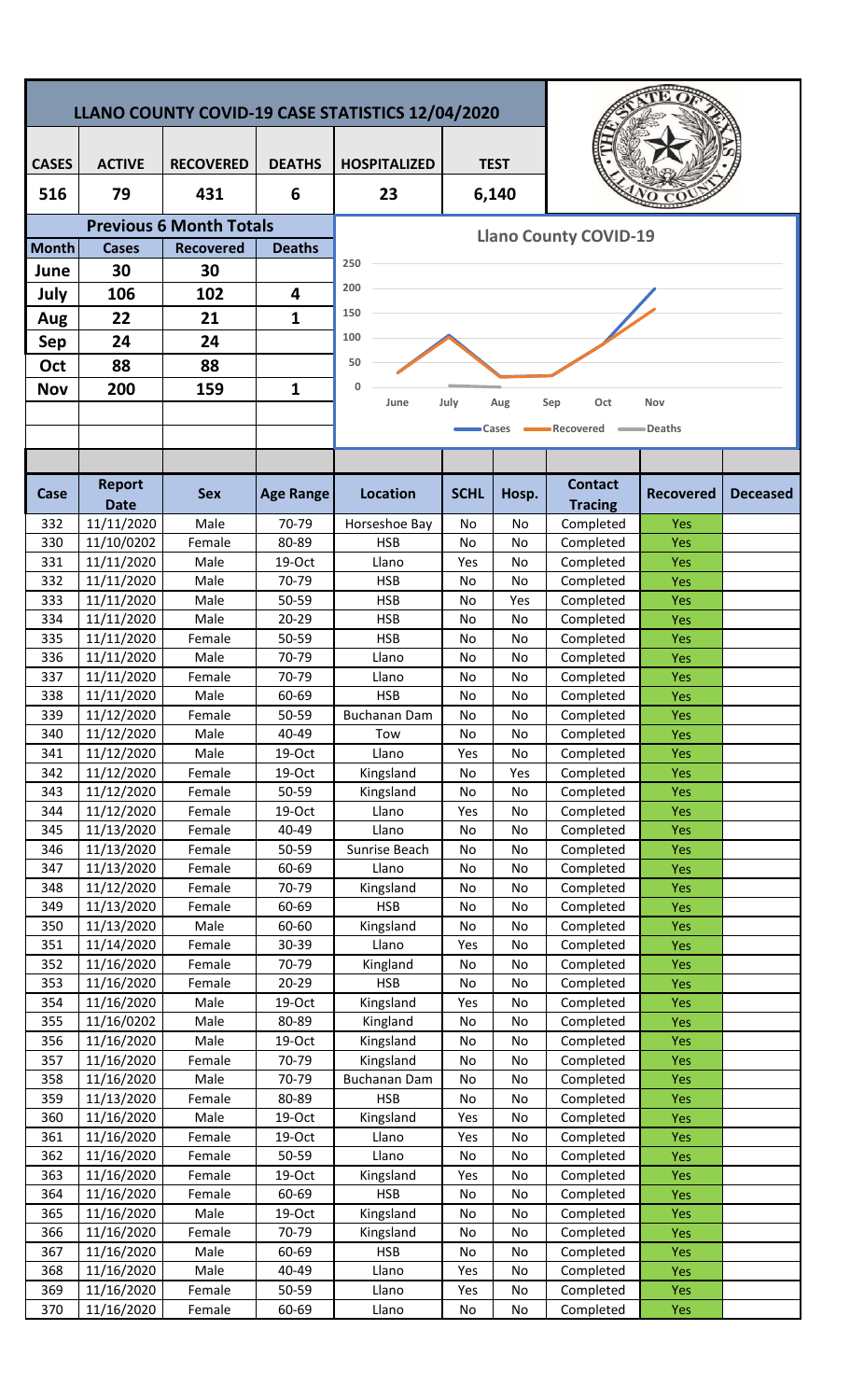| 371 | 11/16/2020 | Male   | 40-49    | Kingsland            | No  | No  | Completed | Yes        |  |
|-----|------------|--------|----------|----------------------|-----|-----|-----------|------------|--|
| 372 | 11/16/2020 | Male   | 60-69    | Llano                | No  | No  | Completed | Yes        |  |
| 373 | 11/16/2020 | Female | 50-59    | Llano                | No  | No  | Completed | Yes        |  |
| 374 | 11/16/2020 | Male   | 19-Oct   | Buchanan Dam         | Yes | No  | Completed | Yes        |  |
| 375 | 11/16/2020 | Male   | 50-59    | Kingsland            | No  | No  | Completed | Yes        |  |
|     | 11/17/2020 | Male   | 80-89    | <b>HSB</b>           |     |     |           |            |  |
| 376 |            |        |          |                      | No  | No  | Completed | Yes        |  |
| 377 | 11/17/2020 | Female | 70-79    | <b>Valley Spring</b> | No  | No  | Completed | Yes        |  |
| 378 | 11/17/2020 | Female | 20-29    | Llano                | No  | No  | Completed | Yes        |  |
| 379 | 11/17/2020 | Female | 90-99    | Kingsland            | No  | No  | Completed | <b>Yes</b> |  |
| 380 | 11/17/2020 | Female | 60-69    | Llano                | No  | No  | Completed | Yes        |  |
| 381 | 11/17/2020 | Female | 50-59    | <b>HSB</b>           | No  | No  | Completed | Yes        |  |
| 382 | 11/18/2020 | Male   | 60-69    | <b>HSB</b>           | No  | No  | Completed | Yes        |  |
| 383 | 11/18/2020 | Male   | 20-29    | <b>HSB</b>           | No  | No  | Completed | Yes        |  |
| 384 | 11/18/2020 | Female | 60-69    | Kingsland            | No  | No  | Completed | <b>Yes</b> |  |
| 385 | 11/18/2020 | Male   | 19-Oct   | Tow/Llano            | Yes | No  | Completed | Yes        |  |
| 386 | 11/18/2020 | Female | 40-49    | Kingsland            | No  | No  | Completed | Yes        |  |
| 387 | 11/19/2020 | Male   | 60-69    | Llano                | No  | No  | Completed | Yes        |  |
| 388 | 11/19/2020 | Male   | 19-Oct   | <b>HSB</b>           | Yes | No  | Completed | Yes        |  |
| 389 | 11/19/2020 | Male   | 60-69    | Kingsland            | No  | No  | Completed | Yes        |  |
| 390 | 11/19/2020 | Male   | 70-79    | Kingsland            | No  | No  | Completed | Yes        |  |
|     |            |        |          |                      |     |     |           |            |  |
| 391 | 11/19/2020 | Male   | 30-39    | Llano                | No  | No  | Completed | Yes        |  |
| 392 | 11/19/2020 | Male   | 30-39    | Kingsland            | No  | No  | Completed | Yes        |  |
| 393 | 11/20/2020 | Male   | 19-Oct   | Kingsland            | Yes | No  | Completed | Yes        |  |
| 394 | 11/20/2020 | Male   | 19-Oct   | Llano                | No  | No  | Completed | Yes        |  |
| 395 | 11/20/2020 | Female | 50-59    | <b>Buchanan Dam</b>  | No  | Yes | Completed | <b>No</b>  |  |
| 396 | 11/20/2020 | Male   | 10-Oct   | Kingsland            | Yes | No  | Completed | Yes        |  |
| 397 | 11/20/2020 | Female | 70-79    | <b>Buchanan Dam</b>  | No  | No  | Completed | <b>Yes</b> |  |
| 398 | 11/20/2020 | Male   | 50-59    | <b>HSB</b>           | No  | No  | Completed | Yes        |  |
| 399 | 11/21/2020 | Female | 50-59    | Llano                | Yes | No  | Completed | Yes        |  |
| 400 | 11/21/2020 | Male   | 50-59    | Llano                | No  | No  | Completed | Yes        |  |
| 401 | 11/22/2020 | Female | 60-69    | Kingsland            | No  | No  | Completed | Yes        |  |
| 402 | 11/20/2020 | Male   | 40-49    | Tow                  | No  | No  | Completed | Yes        |  |
| 403 | 11/20/2020 | Female | 19-Oct   | Buchanan Dam         | No  | No  | Completed | Yes        |  |
| 404 | 11/20/2020 | Female | 50-59    | <b>HSB</b>           | No  | No  | Completed | <b>Yes</b> |  |
| 405 | 11/22/2020 | Female | 70-79    | Kingsland            | No  | No  | Completed | Yes        |  |
| 406 | 11/23/2020 | Female | 60-60    | Kingsland            | No  | No  | Completed | <b>Yes</b> |  |
| 407 | 11/23/2020 | Male   | 60-69    | Kingsland            | No  | No  | Completed | <b>Yes</b> |  |
| 408 | 11/23/2020 | Female | 30-30    |                      |     |     |           | <b>Yes</b> |  |
|     |            |        |          | Kingsland            | No  | No  | Completed |            |  |
| 409 | 11/23/2020 | Female | 60-69    | <b>HSB</b>           | No  | No  | Completed | <b>Yes</b> |  |
| 410 | 11/23/2020 | Female | 50-59    | Kingsland            | No  | No  | Completed | <b>Yes</b> |  |
| 411 | 11/23/2020 | Male   | 60-69    | Kingsland            | No  | No  | Completed | <b>Yes</b> |  |
| 412 | 11/23/2020 | Male   | 40-49    | Llano                | No  | No  | Completed | Yes        |  |
| 413 | 11/23/2020 | Female | 20-29    | Llano                | No  | No  | Completed | <b>Yes</b> |  |
| 414 | 11/23/2020 | Female | $0 - 10$ | Llano                | No  | No  | Completed | <b>Yes</b> |  |
| 415 | 11/23/2020 | Female | 30-39    | Kingsland            | No  | No  | Completed | <b>Yes</b> |  |
| 416 | 11/23/2020 | Male   | 60-69    | Kingsland            | No  | No  | Completed | <b>Yes</b> |  |
| 417 | 11/23/2020 | Male   | 30-39    | Kingsland            | No  | No  | Completed | <b>Yes</b> |  |
| 418 | 11/23/2020 | Male   | 70-79    | Kingsland            | No  | No  | Completed | Yes        |  |
| 419 | 11/23/2020 | Male   | 70-79    | Kingsland            | No  | No  | Completed | <b>Yes</b> |  |
| 420 | 11/23/2020 | Female | 60-69    | Kingsland            | No  | No  | Completed | Yes        |  |
| 421 | 11/24/2020 | Male   | 60-69    | Kingsland            | No  | No  | Completed | <b>No</b>  |  |
| 422 | 11/24/2020 | Female | 70-79    | Kingsland            | No  | No  | Completed | <b>No</b>  |  |
| 423 | 11/24/2020 | Female | 30-39    | Llano                | No  | No  | Completed | <b>No</b>  |  |
| 424 | 11/24/2020 | Female | 60-69    | Llano                | No  | No  | Completed | <b>No</b>  |  |
| 425 | 11/24/2020 | Male   | 50-59    | Sunrise Beach        | No  | No  | Completed | <b>No</b>  |  |
| 426 | 11/24/2020 | Female | 60-59    |                      | No  | No  | Completed | <b>No</b>  |  |
|     |            |        |          | Kingsland            |     |     |           |            |  |
| 427 | 11/24/2020 | Male   | 30-39    | Kingsland            | No  | No  | Completed | <b>No</b>  |  |
| 428 | 11/24/2020 | Male   | 50-59    | <b>HSB</b>           | No  | No  | Completed | <b>No</b>  |  |
| 429 | 11/24/2020 | Female | 50-59    | Kingsland            | No  | No  | Completed | <b>No</b>  |  |
| 430 | 11/24/2020 | Female | 70-79    | Kingsland            | No  | No  | Completed | <b>No</b>  |  |
| 431 | 11/24/2020 | Female | 60-69    | Llano                | No  | No  | Completed | <b>No</b>  |  |
| 432 | 11/24/2020 | Female | 60-69    | <b>Buchanan Dam</b>  | No  | No  | Completed | <b>No</b>  |  |
| 433 | 11/16/2020 | Female | 60-69    | <b>HSB</b>           | No  | No  | Completed | <b>Yes</b> |  |
| 434 | 11/16/2020 | Male   | 60-69    | <b>HSB</b>           | No  | No  | Completed | <b>Yes</b> |  |
| 435 | 11/19/2020 | Male   | 70-79    | Bluffton             | No  | No  | Completed | Yes        |  |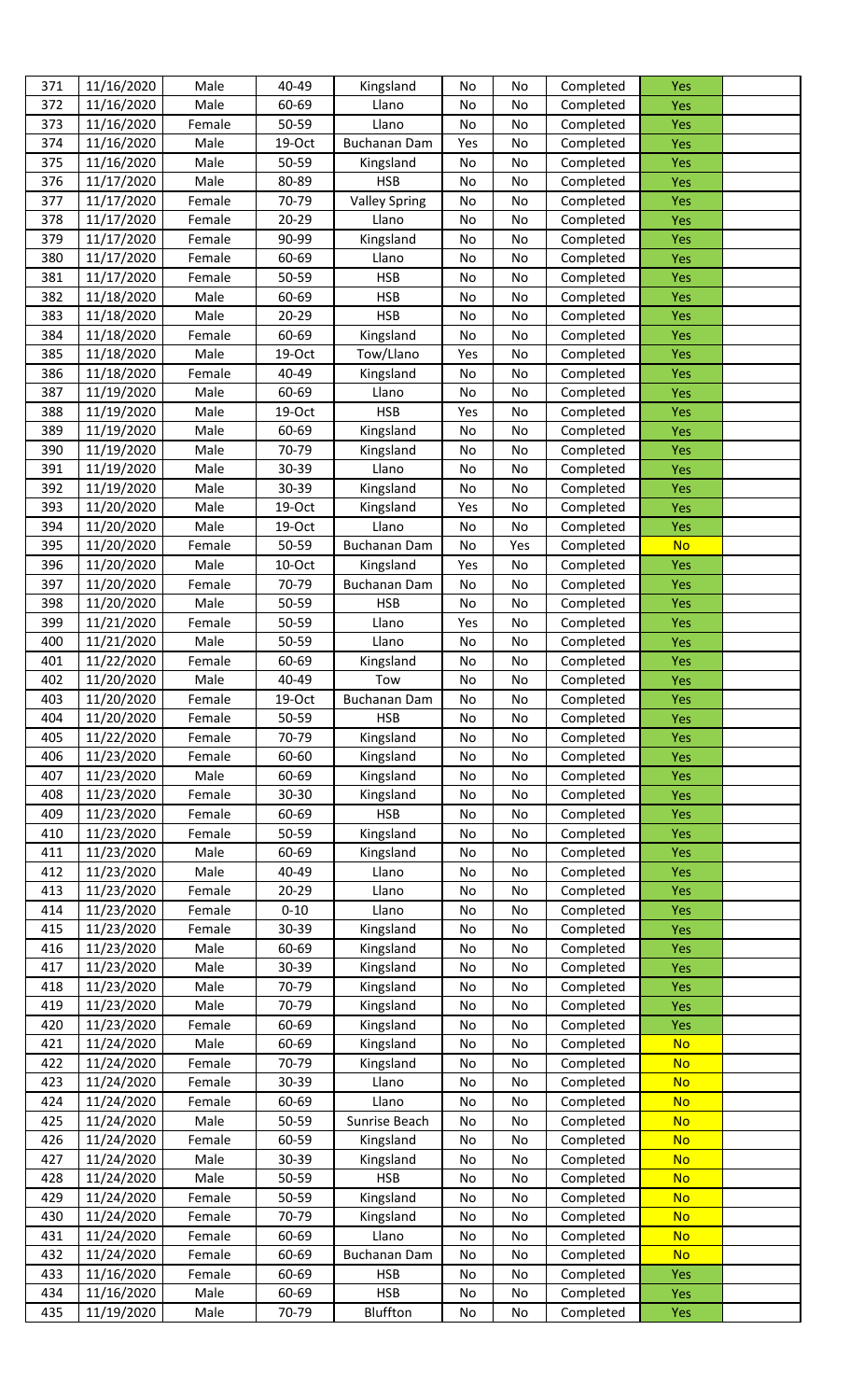| 436 | 11/19/2020 | Female | 60-69     | <b>HSB</b>          | No  | No  | Completed | <b>Yes</b> |  |
|-----|------------|--------|-----------|---------------------|-----|-----|-----------|------------|--|
| 437 | 11/19/2020 | Female | 50-59     | Sunrise Beach       | No  | No  | Completed | Yes        |  |
| 438 | 11/19/2020 | Female | 30-39     | <b>HSB</b>          | No  | No  | Completed | <b>Yes</b> |  |
| 439 | 11/17/2020 | Female | 70-79     | Kingsland           | No  | No  | Completed | <b>Yes</b> |  |
| 440 | 11/14/2020 | Male   | 40-49     | Kingsland           | No  | No  | Completed | Yes        |  |
| 441 | 11/15/2020 | Female | 30-39     | Kingsland           | No  | No  | Completed | Yes        |  |
| 442 | 11/18/2020 | Female | 60-69     | Kingsland           | No  | No  | Completed | <b>Yes</b> |  |
| 443 | 11/17/2020 | Male   | 19-Oct    | <b>HSB</b>          | No  | No  | Completed | <b>Yes</b> |  |
| 444 | 11/16/2020 | Male   | 60-69     | <b>HSB</b>          | No  | No  | Completed | Yes        |  |
| 445 | 11/12/2020 | Male   | 60-69     | <b>HSB</b>          | No  | No  | Completed | <b>Yes</b> |  |
| 446 | 11/11/2020 | Female | 19-Oct    | Llano               | No  | No  | Completed | Yes        |  |
| 447 | 11/25/2020 | Male   | 40-49     | Kingsland           | No  | No  | Pending   | <b>No</b>  |  |
| 448 | 11/25/2020 | Female | 40-49     | Kingsland           | No  | No  | Pending   | <b>No</b>  |  |
| 449 | 11/25/2020 | Female | 19-Oct    | <b>HSB</b>          | No  | No  | Pending   | <b>No</b>  |  |
| 450 | 11/25/2020 | Female | 80-89     | <b>Buchanan Dam</b> | No  | No  | Pending   | <b>No</b>  |  |
| 451 | 11/25/2020 | Female | 30-39     | Llano               | No  | No  | Pending   | <b>No</b>  |  |
| 452 | 11/25/2020 | Female | 80-89     | Kingsland           | No  | No  | Pending   | <b>No</b>  |  |
| 453 | 11/25/2020 | Male   | 80-89     | Kingsland           | No  | No  | Pending   | <b>No</b>  |  |
| 454 | 11/25/2020 | Male   | 50-59     | Llano               | No  | No  | Pending   | <b>No</b>  |  |
| 455 | 11/25/2020 | Female | $20 - 29$ | Kingsland           | Yes | No  | Pending   | <b>No</b>  |  |
| 456 | 11/27/2020 | Female | 20-20     | Kingsland           | No  | No  | Pending   | <b>No</b>  |  |
|     |            | Male   | 60-69     | Llano               |     |     |           | <b>No</b>  |  |
| 457 | 11/27/2020 |        |           |                     | No  | No  | Pending   |            |  |
| 458 | 11/27/2020 | Female | 60-69     | <b>Buchanan Dam</b> | No  | No  | Pending   | <b>No</b>  |  |
| 459 | 11/27/2020 | Female | 30-39     | Kingsland           | No  | No  | Pending   | <b>No</b>  |  |
| 460 | 11/30/2020 | Female | 40-49     | Llano               | No  | No  | Pending   | <b>No</b>  |  |
| 461 | 11/30/2020 | Male   | 50-59     | Llano               | Yes | No  | Pending   | <b>No</b>  |  |
| 462 | 11/30/2020 | Female | $20 - 29$ | Llano               | Yes | No  | Pending   | <b>No</b>  |  |
| 463 | 11/30/2020 | Male   | 60-69     | Kingsland           | No  | No  | Pending   | <b>No</b>  |  |
| 464 | 11/30/2020 | Female | 80-89     | Sunrise Beach       | No  | No  | Pending   | <b>No</b>  |  |
| 465 | 11/30/2020 | Male   | $20 - 29$ | Kingsland           | No  | No  | Pending   | <b>No</b>  |  |
| 466 | 11/30/2020 | Male   | 60-69     | Kingsland           | No  | No  | Pending   | <b>No</b>  |  |
| 467 | 11/30/2020 | Male   | 30-39     | Llano               | No  | No  | Pending   | <b>No</b>  |  |
| 468 | 11/30/2020 | Male   | $20 - 29$ | Kingsland           | No  | No  | Pending   | <b>No</b>  |  |
| 469 | 11/30/2020 | Male   | 30-39     | Kingsland           | No  | No  | Pending   | <b>No</b>  |  |
| 470 | 11/30/2020 | Female | 80-89     | Llano               | No  | No  | Pending   | <b>No</b>  |  |
| 471 | 11/30/2020 | Female | 20-29     | Tow                 | No  | No  | Pending   | <b>No</b>  |  |
| 472 | 11/30/2020 | Female | 40-49     | Llano               | No  | No  | Pending   | <b>No</b>  |  |
| 473 | 11/30/2020 | Male   | 50-59     | Llano               | No  | No  | Pending   | <b>No</b>  |  |
| 474 | 11/30/2020 | Male   | 30-39     | Tow                 | No  | No  | Pending   | <b>No</b>  |  |
| 475 | 11/30/2020 | Female | 80-89     | Llano               | No  | No  | Pending   | <b>No</b>  |  |
| 476 | 12/1/2020  | Male   | 60-69     | Llano               | No  | No  | Pending   | <b>No</b>  |  |
| 477 | 12/1/2020  | Female | $20 - 29$ | Llano               | No  | No  | Pending   | <b>No</b>  |  |
| 478 | 12/1/2020  | Male   | 50-59     | Llano               | No  | Yes | Pending   | <b>No</b>  |  |
| 479 | 12/1/2020  | Male   | 40-49     | Llano               | No  | No  | Pending   | <b>No</b>  |  |
| 480 | 12/1/2020  | Female | 50-59     | Kingsland           | No  | No  | Pending   | <b>No</b>  |  |
| 481 | 12/1/2020  | Female | 40-49     | Llano               | No  | No  | Pending   | <b>No</b>  |  |
| 482 | 12/1/2020  | Male   | 19-Oct    | Llano               | Yes | No  | Pending   | <b>No</b>  |  |
| 483 | 12/1/2020  | Male   | 19-Oct    | Llano               | Yes | No  | Pending   | <b>No</b>  |  |
| 484 | 12/1/2020  | Female | 50-59     | Llano               | No  | No  | Pending   | <b>No</b>  |  |
| 485 | 12/2/2020  | Male   | 70-79     | Kingsland           | No  | No  | Pending   | <b>No</b>  |  |
| 486 | 12/2/2020  | Female | 80-89     | <b>Buchanan Dam</b> | No  | No  | Pending   | <b>No</b>  |  |
| 487 | 12/2/2020  | Female | 40-49     | Kingsland           | No  | No  | Pending   | <b>No</b>  |  |
| 488 | 12/2/2020  | Male   | 70-79     | <b>Buchanan Dam</b> | No  | No  | Pending   | <b>No</b>  |  |
| 489 | 12/2/2020  | Male   | $20 - 29$ | Llano               | No  | No  | Pending   | <b>No</b>  |  |
| 490 | 12/2/2020  | Male   | $20 - 29$ | Kingsland           | No  | No  | Pending   | <b>No</b>  |  |
| 491 | 12/2/2020  | Female | 20-29     | Kingsland           | No  | No  | Pending   | <b>No</b>  |  |
| 492 | 12/2/2020  | Male   | 40-49     | Llano               | No  | No  | Pending   | <b>No</b>  |  |
| 493 | 11/30/2020 | Female | $20 - 29$ | Kingsland           | No  | No  | Pending   | <b>No</b>  |  |
| 494 | 12/3/2020  | Female | 50-59     | Kingsland           | No  | No  | Pending   | <b>No</b>  |  |
| 495 | 12/3/2020  | Male   | 40-49     | <b>HSB</b>          | No  | No  | Pending   | <b>No</b>  |  |
| 496 | 12/3/2020  | Female | 50-59     | Kingsland           | No  | No  | Pending   | <b>No</b>  |  |
| 497 | 12/3/2020  | Male   | 70-79     | Kingsland           | No  | No  | Pending   | <b>No</b>  |  |
| 498 | 12/2/2020  | Female | 60-69     | Llano               | No  | No  | Pending   | <b>No</b>  |  |
| 499 | 12/2/2020  | Male   | 20-29     | Llano               | No  | No  | Pending   | <b>No</b>  |  |
| 500 | 12/2/2020  | Female | 50-59     | Llano               | No  | No  | Pending   | <b>No</b>  |  |